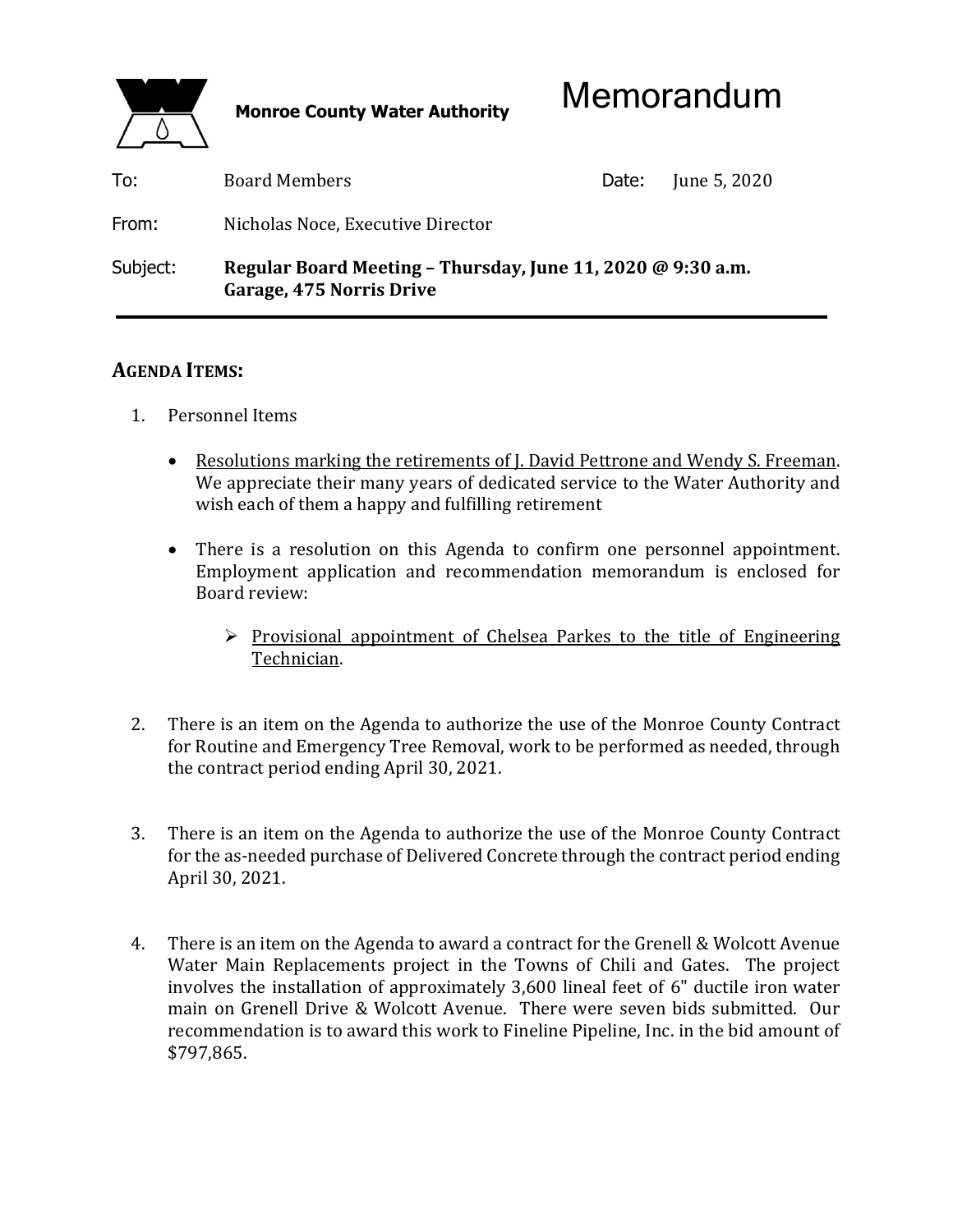

- 5. There is an item on the Agenda to award a contract for the purchase of 30" and 48" butterfly valves. These valves will replace existing large diameter valves on transmission mains that are currently inoperable. There were three bids received. Our recommendation is to award this work to the lowest responsive, responsible bidder, Upstate Valve and Control, in the bid amount of \$30,345.
- 6. There is an item on the Agenda to award a contract for the 2020 Tank Rehabilitations project. This project includes the rehabilitation and re-coating of the interior and exteriors of three water storage tanks. These tanks include the 0.5 million gallon Alleyn's Rise tank in the Town of Perinton; the 0.5 million gallon High Street tank in the Town of Victor; and the 1.37 million gallon Garbutt tank in the Town of Wheatland.

 There were three bids submitted; however, the lowest bid was determined to be non-responsible for failure to satisfy the experience or qualifications required. Therefore, our recommendation is to award this work to the low responsive, responsible bidder, Amstar of Western New York, Inc. in the bid amount of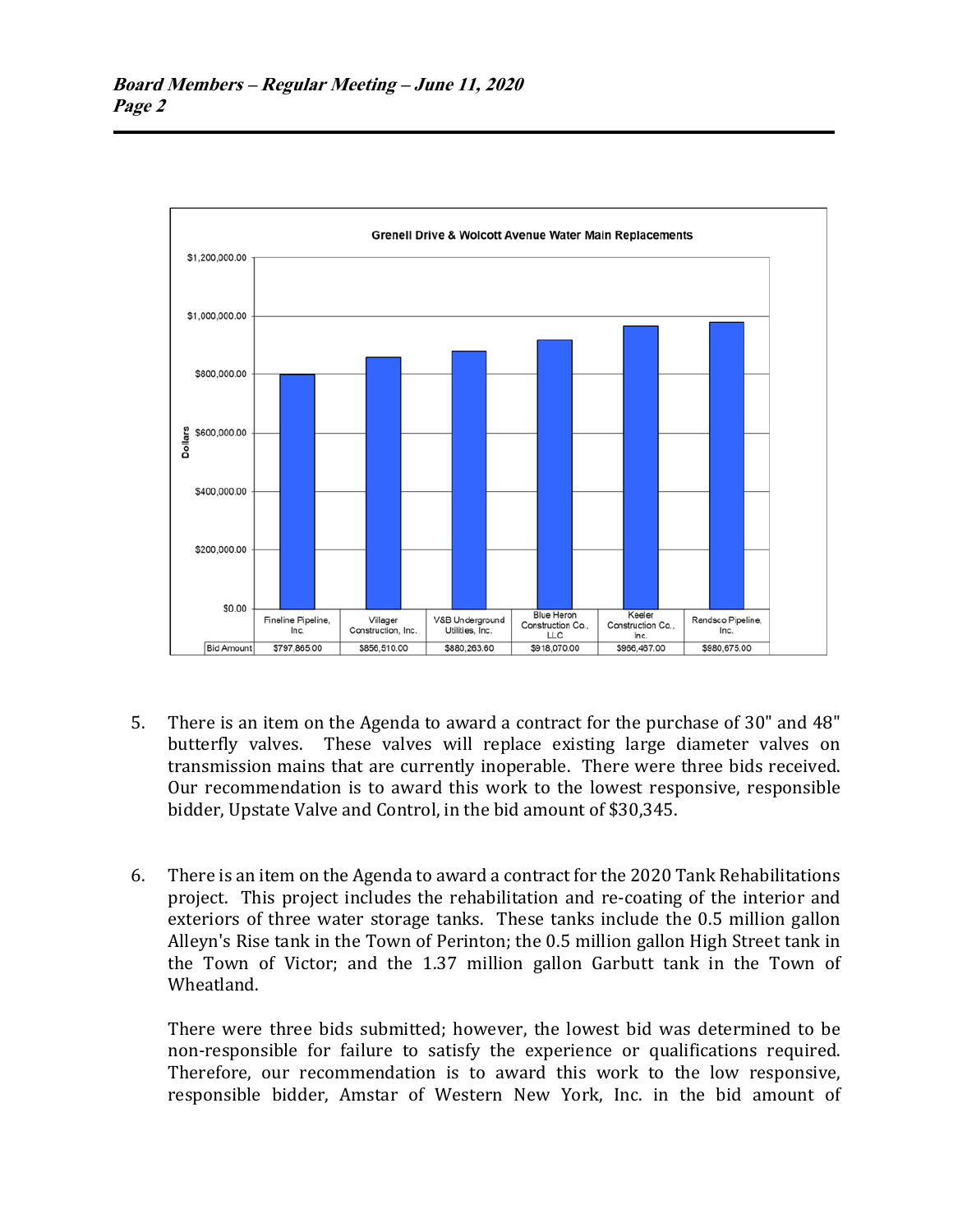

\$1,620,000. Amstar of Western New York, Inc. has successfully completed work for the Authority in the past.

- 7. There is an item on the Agenda to authorize the purchase of an Océ ColorWave 3500 System and associated equipment under New York State Contract. The Engineering Department utilizes this equipment to print and scan large size drawings. The current equipment is approximately 12 years old and nearing the end of its useful life. Repair parts are becoming difficult to obtain, and maintenance plans will no longer be available. The replacement equipment is estimated to cost \$30,000, which includes the removal, transportation, and disposal of the existing equipment.
- 8. There is an item on the Agenda to award a contract for the 20-inch Control Valve, SWTP High Duty. This contract includes furnishing and delivering a 20-inch pump control valve to the Shoremont Water Treatment Plant. The valve will be installed by Authority Maintenance personnel on High Duty Pump No. 3. There was one responsive, responsible bid submitted. Our recommendation is to award this contract to Core and Main, LP for the bid amount of \$99,000.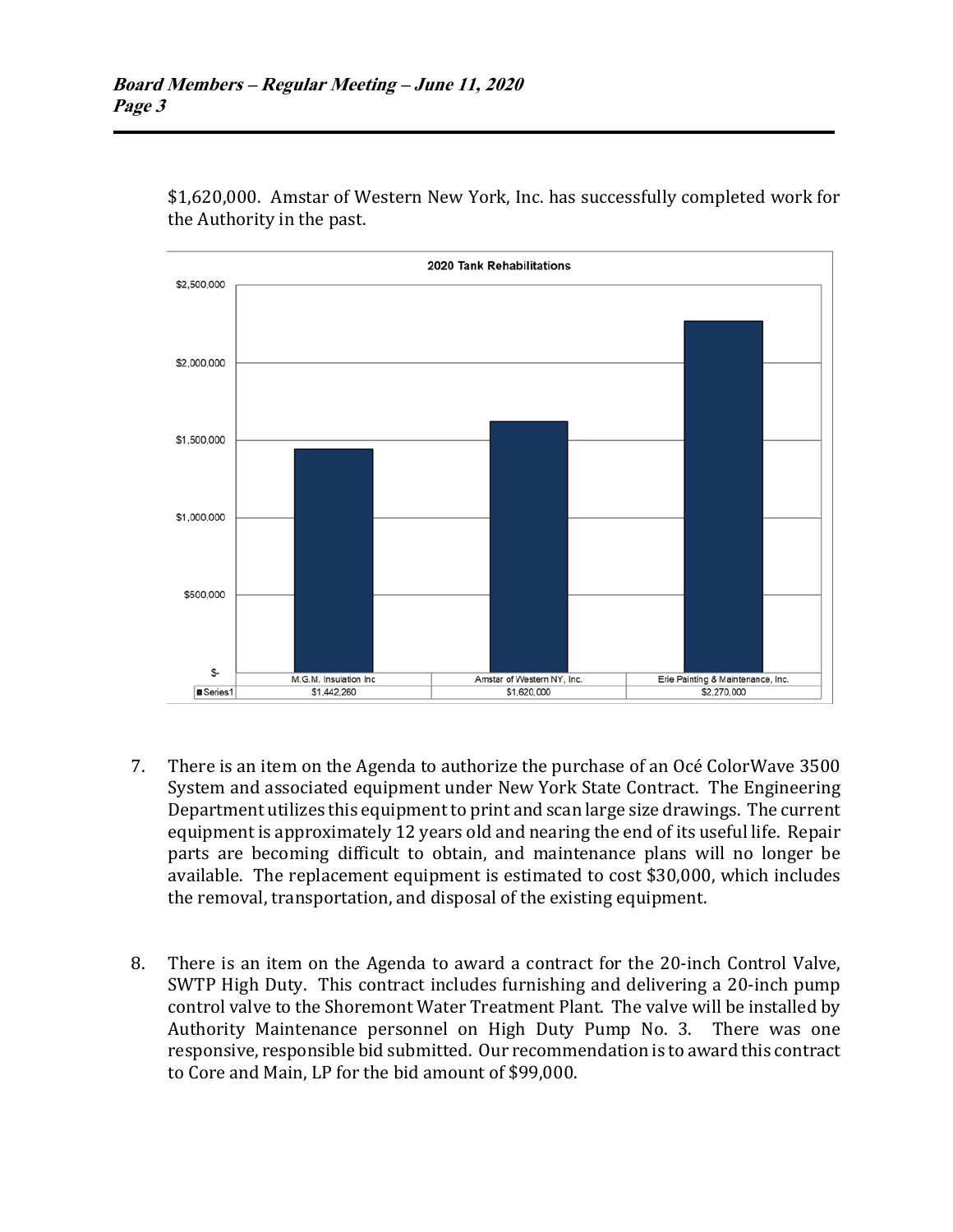9. There is an item on the Agenda to authorize the purchase of various Square  $D^{\text{m}}$  by Schneider Electric USA electrical equipment and materials from Kaman Automation through Monroe County Contract BP #0417-16 for Square D Products. Electrical equipment and materials will be purchased as needed for an estimated amount up to \$50,000 through the contract term ending May 31, 2021.

# *AUDIT COMMITTEE REPORTING*

- 10. The Authority's Audit Committee met on June 4, 2020, prior to this Board Meeting. Per their review and recommendation, there are resolutions for the following items, information for which is enclosed for full Board review:
	- Authorize a Professional Services Agreement with M&T Insurance Agency, Inc. for placement of General Insurance Coverage, to serve as Broker of Record, and for provision of Risk Management Services for a term of one year.
	- Authorize M&T Insurance Agency, Inc. to place various insurance coverages and to obtain quotes for Excess Liability. Furthermore, direct M&T Insurance Agency, Inc. to obtain quotations for additional Excess Liability and Premises Pollution coverages.
	- Accept the Independent Auditor's Report on the financial statements for the Deferred Compensation Plan for the Employees of the Monroe County Water Authority for year ending December 31, 2019.
	- Re-adopt the Accounting Policies and Procedures Manual.
- 11. There is an item on the Agenda to authorize the Executive Director to enter into a License Agreement with J.D. Power & Associates for 2020 for a fixed fee of \$29,900.
- 12. The Authority's standard procurement compliance resolution.

# *GOVERNANCE COMMITTEE REPORTING*

- 13. The Authority's Governance Committee met on June 4, 2020, prior to this Board Meeting. Per their review and recommendation, there are resolutions for re-adoption of the following policies, all enclosed for full Board review:
	- Re-adopt the Policy Regarding Service Awards, as presented.